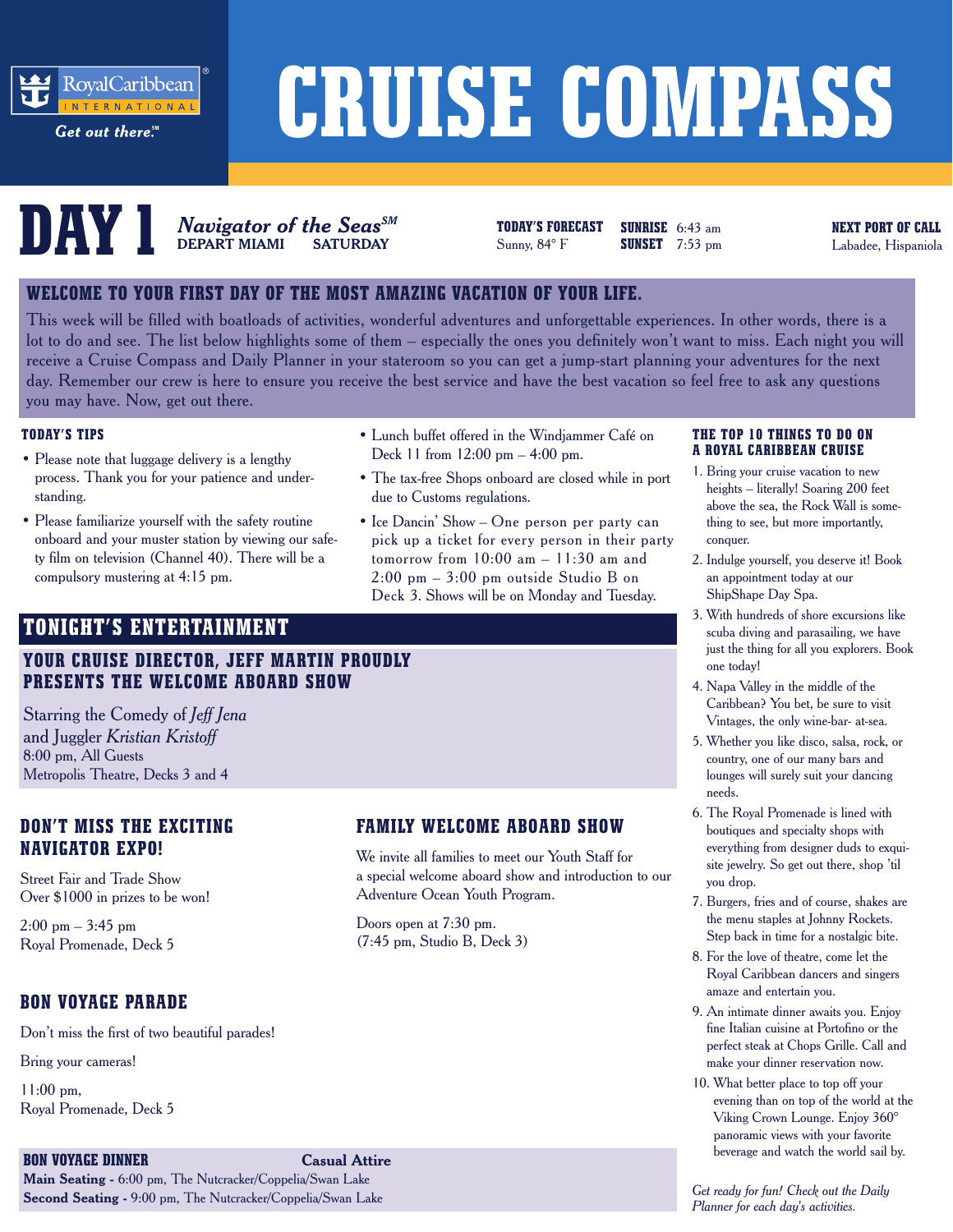#### **EXPLORATIONS!SM Shore Excursions and Port Information**

We have a wide variety of excursions to offer in Labadee, Ocho Rios, Grand Cayman and Cozumel. Make your reservations through our interactive television system and receive instant confirmation OR complete the order form found in your stateroom and deposit it in the drop-off box located at our desk on Deck 5. The desk will be open today 5:00 pm – 9:00 pm for questions only. **For detailed shore excursion descriptions, tune into channel 15 on your stateroom TV.Cozumel** 

**Port and Shopping Talk –** Dean and Josie, your Port and Shopping Guides, tell you about all the best shopping buys in Cozumel, Mexico. (5:30 pm, Studio B, Deck 3) Tune into channel 22.

#### **CHECK YOUR DAILY PLANNER FOR EVENT/DINNING TIMES AND LOCATIONS**

#### **FOOD AND DRINK**

#### *Specialty Restaurants. Specialty Food.*

What better for an exciting day, than exciting menus, of course. Onboard you can enjoy various upscale dining with impeccable service in an intimate atmosphere. When your taste buds desire Italian with a romantic flare, then head towards Portofino (Deck 11 Aft). Or when you want to experience the home of a succulent steak, visit Chops Grille (Deck 11 Aft). The choice is yours. Remember, these are specialty restaurants, so be sure to make a reservation. Call x3036 for Chops Grille and x3037 for Portifino.

*Dining room questions?* The Maitre D' is available between 1:00 pm and 3:45 pm at the Coppelia Dining Room, Deck 4.

**VINTAGES…** The first ever-wine bar at sea. Here, you're encouraged to sit back, relax and enjoy your favorite glass of wine without a care in the world.  $5:00 \text{ pm} - 8:30 \text{ pm}$  Royal Promenade, Deck 5, call X3044 for reservations.

#### **ACTIVITIES**

*Someone is Missing You – Even though* you've just arrived, this is probably true. So, email them with Royal Caribbean Online services. And don't forget to include a picture of yourself with our Digital Postcards. You'll have complete internet access, so you can even check your stocks while you're here. *There is a nominal charge for this service.* 

*Studio B Open House – Come see our* famous ice skating rink. Yes, ice skating rink. This is where our Ice Dancing shows take place and where you can also go skating. Please note: The ice rink is open for viewing only.  $(1:00 \text{ pm} -$ 3:00 pm, Studio B, Deck 3)

*Adventure Ocean Open House* **–** Here's where the kids have fun. Come and take a peek at our youth facilities and get an overview of all the fun, games and adventures we offer during this whole cruise.  $(1:00 \text{ pm} - 3:45 \text{ pm}$ , Adventure Ocean, Deck 12)

*Bon Voyage Festivities* – The party's is starting as we depart for Labadee! And you're invited! Come and enjoy live music, some dancing and a whole lot of fun.  $(4:45 \text{ pm} - 6:00 \text{ pm}$ , Poolside, Deck 11)

*Bon Voyage Parade* – There's nothing more fun than a parade. Come and experience the festivities as we officially open our Royal Promenade. (11:00 pm –11:15 pm, Royal Promenade, Deck 5)

#### **SPORTS & FITNESS**

Get A Sweat Going – There's nothing like a great work out to start your day – especially when you're working out at our state-of-the-art ShipShape Fitness Center. Loaded with brand new equipment and amenities, you won't need any other motivation to get you out of bed. The fitness center is open from 7am- 10 pm and is located on Deck 11.

#### **SPA & BEAUTY**

**Ahhh...** The Spa – You deserve to be pampered. You deserve to relax in the lap of luxury. Of course, you do. So, stop by deck 12 to make an appointment at the shipshape® day spa and salon right now. Try a therapeutic body massage, seaweed wrap, facial or manicure. And if you're looking for a new look, let our hair stylists work their magic. Remember, you deserve it.

#### **ONBOARD SHOPPING**

*Shops OnBoard –* Come and be amazed as you witness *Navigator of the Seas* own "Quinting" watch. If you have never heard of it, then here's your chance to see it because you won't find them on any island. (The Jewelry and Watch Store, Deck 5)

#### **GAMING**

#### *Gaming Lessons*

We'll teach you to win cash from us. Come and enjoy complimentary gaming lessons. We offer Blackjack, Roulette, Caribbean Stud Poker, Craps, Let It Ride and Slots. (5:40 pm, Casino Royal, Deck 4)

#### **EVERTYHING ELSE**

#### *Language Assistance*

For non- English speaking guests, contact our International Host, Nathalie. (International Host Desk located in the Business Service Center, Deck 6 Aft, Centrum. See Daily Planner for hours. *Wake-Up Calls* 

Speed dial, and enter your preferred wake-up time in 4 digits using the 24-hour clock. For example 7:15 am = 0715 and 2:30 pm =  $1430$ 

#### **TODAY'S MOVIES ON TV**

*Sweet Home Alabama* **—** Channel 20; 11:30 pm, 2:30 am, 5:30 am, 8:30 am, 11:30 am, 2:30 pm, 5:30 pm and 8:30 pm Romantic Comedy

#### **CROWN & ANCHOR SOCIETY AND LOYALTY AMBASSADOR**

*Welcome back Crown & Anchor Society members!*

Enroll today to be a Crown & Anchor member. Enrollment is free and members earn great benefits like onboard discounts, a complimentary wine tasting and a Welcome Back Party just for them.

Pick up your enrollment forms at the Loyalty's Ambassador's desk on Deck 2 Fwd or at our Guests Relations Desk on Deck 5.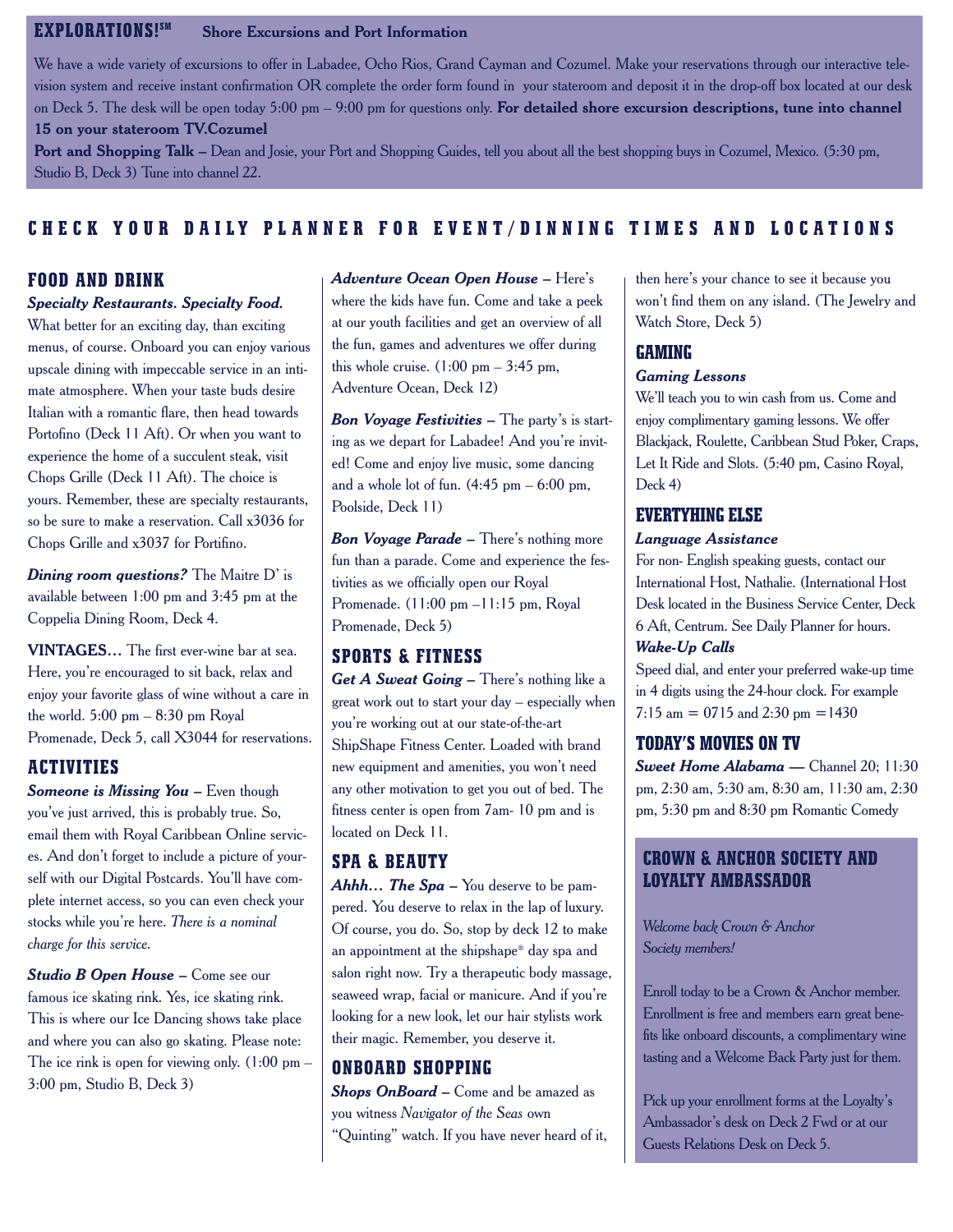#### **OPEN HOURS**

|                                   |                                                                                                | Deck 4             | Dial 3171               |
|-----------------------------------|------------------------------------------------------------------------------------------------|--------------------|-------------------------|
| <b>Casino Royale</b>              | $7:00$ pm $-$ late                                                                             | Deck 1 Aft Dial 51 |                         |
| <b>Doctors' Hours</b>             | $4:00$ pm $-6:00$ pm                                                                           |                    |                         |
| <b>Emergency Only</b>             | (In Case Of)                                                                                   |                    | <b>Dial 911</b>         |
| <b>Explorations!</b>              | $5:00 \text{ pm} - 9:00 \text{ pm}$                                                            | Deck 5             | Dial 3936               |
| <b>Floral Cart</b>                | $2:00 \text{ pm} - 4:00 \text{ pm}$                                                            | Deck 5             |                         |
| <b>Guest Relations</b>            | 24 hours                                                                                       | Deck 5             | Dial <sub>0</sub>       |
| <b>Language Assistance</b>        | $6:30$ pm $-8:30$ pm                                                                           | Deck 6             |                         |
| Library                           | 24 hours                                                                                       | Deck 7             |                         |
| <b>Loyalty Ambassador</b>         | $5:00$ pm $- 7:00$ pm                                                                          | Deck 2 Fwd         |                         |
| <b>Main Pools and Hot Tubs</b>    | <b>See Swimming Pools</b>                                                                      |                    |                         |
| <b>Medical Facility</b>           | $2:00 \text{ pm} - 6:00 \text{ pm}$                                                            | Deck 1 Aft Dial 51 |                         |
| <b>Navigator Day Spa</b>          | $\text{noon} - 10:00 \text{ pm}$                                                               | Deck 12            | Dial 3371               |
| Operator                          | 24 hours                                                                                       |                    | Dial <sub>0</sub>       |
| (Assistance for overseas calls)   | $11:30$ am $-11:00$ pm                                                                         |                    | Dial <sub>0</sub>       |
| <b>Photo Gallery and Shop</b>     | $6:00 \text{ pm} - 11:00 \text{ pm}$                                                           | Deck 3             | Dial 3870               |
| <b>SeaTrek Dive and Water</b>     |                                                                                                |                    |                         |
| <b>Activities Shop</b>            | $2:00 \text{ pm} - 6:00 \text{ pm}$                                                            | Deck 11            | Dial 3889               |
| <b>ShipShape Center</b>           | $noon - 10:00$ pm                                                                              | Deck 11            | Dial 3371               |
| <b>Shops On Board</b>             | 5:30 pm $-11:00$ pm                                                                            | Deck 5             | Dial 3867               |
| <b>Solarium Pool and Hot Tubs</b> | See Swimming Pools (Adults Only)                                                               |                    |                         |
| <b>Specialty Restaurant</b>       | (Reservations from $8:00$ am $-$ midnight)                                                     |                    |                         |
| <b>Chops Grille</b>               | $6:00 \text{ pm} - 10:00 \text{ pm}$                                                           | Deck 11            | Dial 3036               |
| Portofino                         | $6:00 \text{ pm} - 10:00 \text{ pm}$                                                           | Deck 11            | Dial 3037               |
| <b>Sports Activities</b>          |                                                                                                | Decks 13 and 14    |                         |
| <b>Basketball Court Open</b>      | $2:00 \text{ pm} - 7:00 \text{ pm}$                                                            |                    |                         |
| <b>Navigator Dunes Golf</b>       | 24 hours (Please return equipment after use)                                                   |                    |                         |
| <b>Rock Climbing</b>              | (Open for viewing $2:00 \text{ pm} - 7:00 \text{ pm}$ )                                        |                    |                         |
|                                   | Starting tomorrow, instructional sessions will                                                 |                    |                         |
|                                   | on the hour. Please bring socks. Children                                                      |                    |                         |
|                                   | under the age of 18 must have a parent or legal                                                |                    |                         |
|                                   | guardian present to sign a waiver for them.                                                    |                    |                         |
|                                   | No reservations required. Please check your Daily                                              |                    |                         |
|                                   | Planner for times. (Rock Wall Desk, Deck 14 Aft)                                               |                    |                         |
| <b>In-Line Skating</b>            | Open Daily (Check your Daily Planner                                                           |                    |                         |
|                                   | for hours)                                                                                     |                    |                         |
| <b>Sports Desks</b>               | $2:00 \text{ pm} - 7:00 \text{ pm}$                                                            | Decks 13 and 14    |                         |
| <b>Swimming Pools</b>             | 24 hours                                                                                       |                    |                         |
|                                   |                                                                                                |                    |                         |
|                                   | Selected Pools and Hot Tubs are open                                                           |                    |                         |
|                                   | 24 hours for your enjoyment. Guests are reminded                                               |                    |                         |
|                                   | there is no Lifeguard on duty. The Solarium Pool,                                              |                    |                         |
|                                   | Hot Tubs and the Solarium area are reserved for                                                |                    |                         |
|                                   | guests 16 and older only. Children must be super-<br>vised in the two Main Pools at all times. |                    |                         |
|                                   |                                                                                                |                    |                         |
| <b>Tuxedo Rentals</b>             | $2:00 \text{ pm} - 5:00 \text{ pm}$                                                            |                    | Royal Promenade, Deck 5 |

*For further information and description of onboard services and policies, please read the Compass Shell.*



Get out there.<sup>SM</sup>

### **DAILY PLANNER**

## $\sum_{\text{D}}$

| <b>DINING SCHEDULE AND AFTERNOON SNACK</b>                                                                                                         |                                                                                                                                                          |                              |  |  |
|----------------------------------------------------------------------------------------------------------------------------------------------------|----------------------------------------------------------------------------------------------------------------------------------------------------------|------------------------------|--|--|
| <b>BREAKFAST</b><br>$6:00$ am $-10:00$ am                                                                                                          | Grab and Go Breakfast, Plaza Bar                                                                                                                         | Deck 11                      |  |  |
| $7:00$ am $-11:00$ am<br>$8:00$ am $-10:00$ am                                                                                                     | Breakfast, Windjammer Café<br>The Nutcracker Dining Room                                                                                                 | Deck 11<br>Deck <sub>3</sub> |  |  |
| <b>LUNCH</b>                                                                                                                                       |                                                                                                                                                          |                              |  |  |
| $noon - 4:00 pm$                                                                                                                                   | Windjammer Café                                                                                                                                          | Deck 11                      |  |  |
| <b>DINNER</b>                                                                                                                                      | <b>BON VOYAGE</b>                                                                                                                                        | <b>CASUAL ATTIRE</b>         |  |  |
| $6:00$ pm                                                                                                                                          | <b>Main Seating, All Dining Rooms</b>                                                                                                                    | Decks 3, 4, 5                |  |  |
| $9:00$ pm                                                                                                                                          | <b>Second Seating, All Dining Rooms</b><br>Please note that dinner for second seating will be served at 8:30 pm for the remainder of the                 | Decks 3, 4, 5                |  |  |
| cruise vacation.                                                                                                                                   |                                                                                                                                                          |                              |  |  |
| <b>LIVE Dining Room Entertainment</b>                                                                                                              | Please note that bare feet, shorts and tank tops are not permitted in the Dining Rooms at dinner.                                                        |                              |  |  |
|                                                                                                                                                    | Provided by Pianist Tara Davis and the Rosario Strings                                                                                                   |                              |  |  |
|                                                                                                                                                    | (6:00 pm - 7:00 pm and 9:00 pm -1 0:00 pm, All Dining Rooms)                                                                                             |                              |  |  |
| $6:30$ pm $-9:00$ pm                                                                                                                               | Casual Dinner, Windjammer Café                                                                                                                           | Deck 11                      |  |  |
| $6:30$ pm $-9:00$ pm                                                                                                                               | <b>Casual Dinner, Jade</b>                                                                                                                               | Deck 11                      |  |  |
|                                                                                                                                                    | Casual Dinner in Jade and the Windjammer Café, is buffet style.<br>Please note that bare feet and tank tops are not permitted in these venues at dinner. |                              |  |  |
|                                                                                                                                                    | <b>Corkage Fee</b> - An amount of \$12.00 per bottle opened is charged to quests bringing their own                                                      |                              |  |  |
|                                                                                                                                                    | wine and champagne into any of our dining areas to be consumed at meal times.                                                                            |                              |  |  |
|                                                                                                                                                    | Please note: No open liquor bottles will be permitted to be brought into the dining areas or any                                                         |                              |  |  |
| public spaces.                                                                                                                                     |                                                                                                                                                          |                              |  |  |
| <b>SPECIALTY DINING</b>                                                                                                                            |                                                                                                                                                          |                              |  |  |
| $6:00$ pm $- 10:00$ pm                                                                                                                             | <b>Chops Grille, The Best Steak on the High Seas</b><br>\$20 Dining Fee per person applies, gratuities included                                          | Deck 11                      |  |  |
|                                                                                                                                                    | (Reservations recommended, Dial 3036)                                                                                                                    |                              |  |  |
| $6:00$ pm $- 10:00$ pm                                                                                                                             | <b>Portofino, Intimate Italian Dining</b>                                                                                                                | Deck 11                      |  |  |
|                                                                                                                                                    | \$20 Dining Fee per person applies, gratuities included                                                                                                  |                              |  |  |
|                                                                                                                                                    | (Reservations recommended, Dial 3037)                                                                                                                    |                              |  |  |
| Dress Suggestion: Smart Casual. Guests 13 years and older are welcome. Please allow                                                                |                                                                                                                                                          |                              |  |  |
| approximately two hours for dining. Reservations can also be made through your RCTV by                                                             |                                                                                                                                                          |                              |  |  |
| accessing the main menu screen on your stateroom television. Cancellation with less than 24<br>hours notice will be charged a minimum fee of \$10. |                                                                                                                                                          |                              |  |  |
| <b>SNACKS</b>                                                                                                                                      |                                                                                                                                                          |                              |  |  |
| 24 hours                                                                                                                                           | Café Promenade                                                                                                                                           | Deck 5                       |  |  |
| $noon - 3:00 am$                                                                                                                                   | Ben and Jerry's Ice Cream (Nominal fee)                                                                                                                  | Deck 5                       |  |  |
| $5:00$ pm $-1:00$ am                                                                                                                               | <b>Johnny Rockets</b>                                                                                                                                    | Deck 12                      |  |  |
|                                                                                                                                                    | Please note the Café Promenade will be temporarily closed from                                                                                           |                              |  |  |
| Midnight-1:00 am                                                                                                                                   | 3:45 pm until the Mandatory Muster Drill is completed.<br>Gourmet Bites, Boleros, Casino Royale                                                          | Deck 4                       |  |  |
|                                                                                                                                                    |                                                                                                                                                          |                              |  |  |
| <b>AFTERNOON ACTIVITIES</b>                                                                                                                        |                                                                                                                                                          |                              |  |  |

#### **AFTERNOON ACTIVITIES**

| 24 hours                            | <b>Adventure Ocean Back Deck,</b>                |                   |
|-------------------------------------|--------------------------------------------------|-------------------|
|                                     | (Ages 12-17 only, no adults)                     | Deck 12           |
| 24 hours                            | Jewish Sabbath Service Sign-Up                   | <b>RCTV</b>       |
| 24 hours                            | royal caribbean online                           | Deck 8            |
| 24 hours                            | <b>Talent Show Sign-Up</b>                       | <b>RCTV</b>       |
| <b>Continuous</b>                   | <b>Shore Excursion Information</b>               | Channel 15        |
| <b>Continuous</b>                   | <b>Port and Shopping Talk</b>                    | <b>Channel 22</b> |
| <b>Continuous</b>                   | Safety film on your stateroom TV                 | <b>Channel 40</b> |
| $12:30$ pm                          | <b>Library Opens</b>                             | Deck 7            |
| 1:00 $\text{pm} - 3:00 \text{pm}$   | Studio B open for viewing only                   | Deck 3            |
| 1:00 $\text{pm} - 3:45 \text{ pm}$  | Dining Questions, (Maitre D' is available)       |                   |
|                                     | <b>Coppelia Dining Room</b>                      | Deck 4            |
| 1:00 $\text{pm} - 3:45 \text{ pm}$  | <b>Adventure Ocean Youth Program</b>             |                   |
|                                     | <b>Open House</b>                                | Deck 12           |
| 1:00 pm $-$ 8:00 pm                 | Spa Tours, Navigator Day Spa                     | Deck 12           |
| 1:00 $\text{pm} - 9:00 \text{pm}$   | <b>Courtesy Desk for Spa Appointments,</b>       |                   |
|                                     | <b>Royal Promenade</b>                           | Deck 5            |
| 1:00 pm $-$ 10:00 pm                | <b>Navigator Day Spa Open</b>                    |                   |
|                                     | <b>For Appointments</b>                          | Decks 11, 12      |
| $2:00 \text{ pm} - 3:45 \text{ pm}$ | <b>Navigator Expo!, Royal Promenade</b>          | Deck 5            |
| $2:00 \text{ pm} - 4:00 \text{ pm}$ | <b>Floral Cart, Royal Promenade</b>              | Deck 5            |
| $2:00 \text{ pm} - 5:00 \text{ pm}$ | <b>Tuxedo Rentals, Royal Promenade</b>           | Deck 5            |
| $2:00 \text{ pm} - 6:00 \text{ pm}$ | <b>SeaTrek Dive and Water Activities Shop</b>    | Deck 11           |
| $2:00 \text{ pm} - 7:00 \text{ pm}$ | <b>Sports Desk Open</b>                          | Deck 13           |
| $2:00 \text{ pm} - 7:00 \text{ pm}$ | <b>Sports Information Desk Open, Sports Deck</b> | Deck 13           |
| $2:00 \text{ pm} - 7:00 \text{ pm}$ | <b>Rock Climbing Information, Rock Wall Desk</b> | Deck 14           |